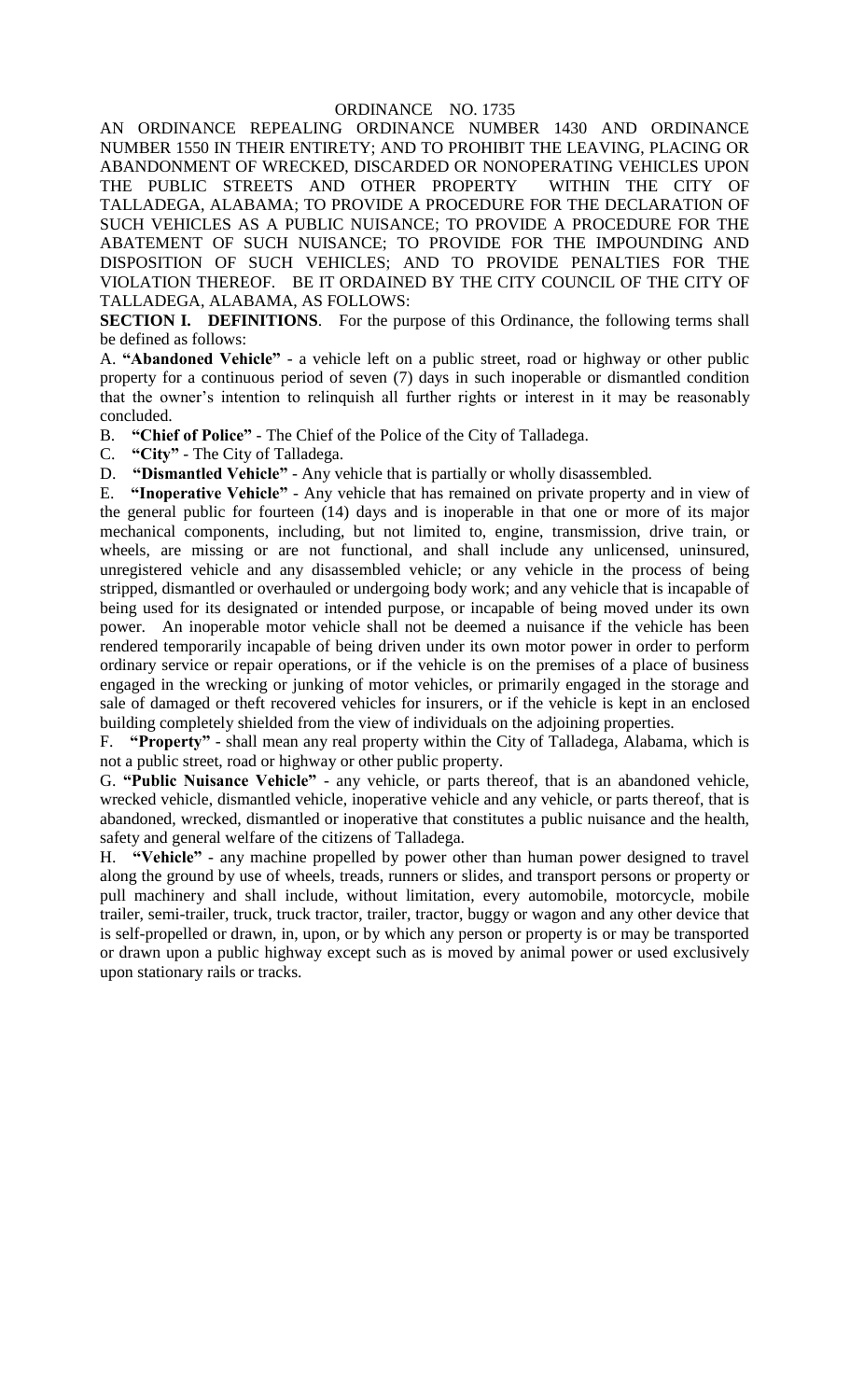### **SECTION II. ABANDONMENT OF VEHICLES AS PUBLIC NUISANCE.**

A. A public nuisance vehicle is declared a public nuisance.

B. It shall be unlawful for any public nuisance vehicle to be placed or remain unattended on a public street, road or highway or other public property for a continuous period of not less then seven (7) days. Any police officer of the City of Talladega or Code Enforcement Officer of the City of Talladega who finds a public nuisance vehicle left unattended on a public street, road, or highway or other public property for a period of at least seven (7) days, shall be authorized to cause the public nuisance vehicle to be removed to the nearest garage or other place of safety to be disposed of as hereinafter provided.

C. It shall be unlawful for any public nuisance vehicle to remain on private property and in view of the general public for more than fourteen (14) days.

D. It shall be unlawful and is declared a nuisance for any person to restore or repair any motor vehicle in the front yard of any residential building, including, but not limited to, rental residential buildings, boarding houses and apartment buildings. This provision is not intended to and does not prohibit the performance of regular/preventative maintenance.

**SECTION III. RIGHT OF ENTRY FOR INSPECTION.** Whenever the Code Enforcement Officer of the City has reasonable cause to believe that a condition prohibited by this Ordinance exists, the Code Enforcement Officer or his duly authorized agent shall have the right to enter upon the private property in question for the purpose of inspecting the property. Reasonable cause may be established by, but is not limited to, the filing of an oral or written complaint with the City.

**SECTION IV. IMPOUNDING PUBLIC NUISANCE VEHICLE.** The chief administrative officer of the City or his designee, or the Code Enforcement Officer or his duly appointed agent or any police officer of the City of Talladega designated by the Chief of Police is hereby authorized to remove or have removed any public nuisance vehicle left on any public street, road or highway or other public property within the City which reasonably appears to be in violation of this ordinance or appears to be lost, stolen, or unclaimed. The removal of any public nuisance vehicle shall be made by a private towing contractor. Any vehicle so impounded and removed shall be stored in a suitable place provided by the private towing contractor to protect the vehicle from deterioration. A permanent record giving the date of the taking of each vehicle, the place where found and taken, and a description of the vehicle shall be maintained by the Code Enforcement Officer. Any public nuisance vehicle that interferes with or obstructs vehicular traffic on any public street, road or highway may be impounded immediately.

#### **SECTION V. RELEASE FEE**.

A. There is hereby levied, established and authorized a release fee of Twenty-five and 00/100 (\$25.00) Dollars upon any public nuisance vehicle impounded under the authority of this ordinance by the chief administrative officer of the City or his designee, the Code Enforcement Officer or his duly appointed agent or any police officer of the City of Talladega designated by the Police Chief, and the City shall have a lien therefor upon the public nuisance vehicle impounded from any public street, road or highway or other public property within the City of Talladega. No public nuisance vehicle shall be released to any claimant therefor unless and until said release fee is paid and the lien hereby established is discharged by the payment of said release fee at the Talladega Police Department. The release fee herein provided shall be in addition to any charge assessed by any private wrecker service participating in the removal and impoundment of said public nuisance vehicle. A receipt for payment of the release fee shall be exhibited to the private towing contractor prior to release of the public nuisance vehicle by the private towing contractor.

B. Any public nuisance vehicle that is impounded, as hereinabove provided, and it is determined that said public nuisance vehicle has been stolen, abandoned as a result of unauthorized use or impounded and towed under the direction of any police officer of the City for the purpose of a criminal investigation shall not be subject to the release fee.

## **SECTION VI. NOTICE OF PUBLIC HEARING TO APPROVE ABATEMENT OF PUBLIC NUISANCE VEHICLE LOCATED ON PRIVATE PROPERTY AND TO ASSESS COSTS OF ABATEMENT OF NUISANCE.**

A. Whenever a condition prohibited by this Ordinance is found to exist on private property within the City, the Code Enforcement Officer shall declare the condition a public nuisance and cause a written notice to be mailed by first class mail to "Occupant" at the address of the property upon which the nuisance exists and to the owner of said property as the information is listed in the records of the Revenue Commissioner of Talladega County, Alabama. If the property is a vacant lot, written notice will be mailed by first class mail to the owner of said property as the information is listed in the ad valorem tax records in the office of the Revenue Commissioner of Talladega County, Alabama.

B. Said notice shall contain the following:

1. A description of the real property, by street address or otherwise, on which the public nuisance vehicle exists;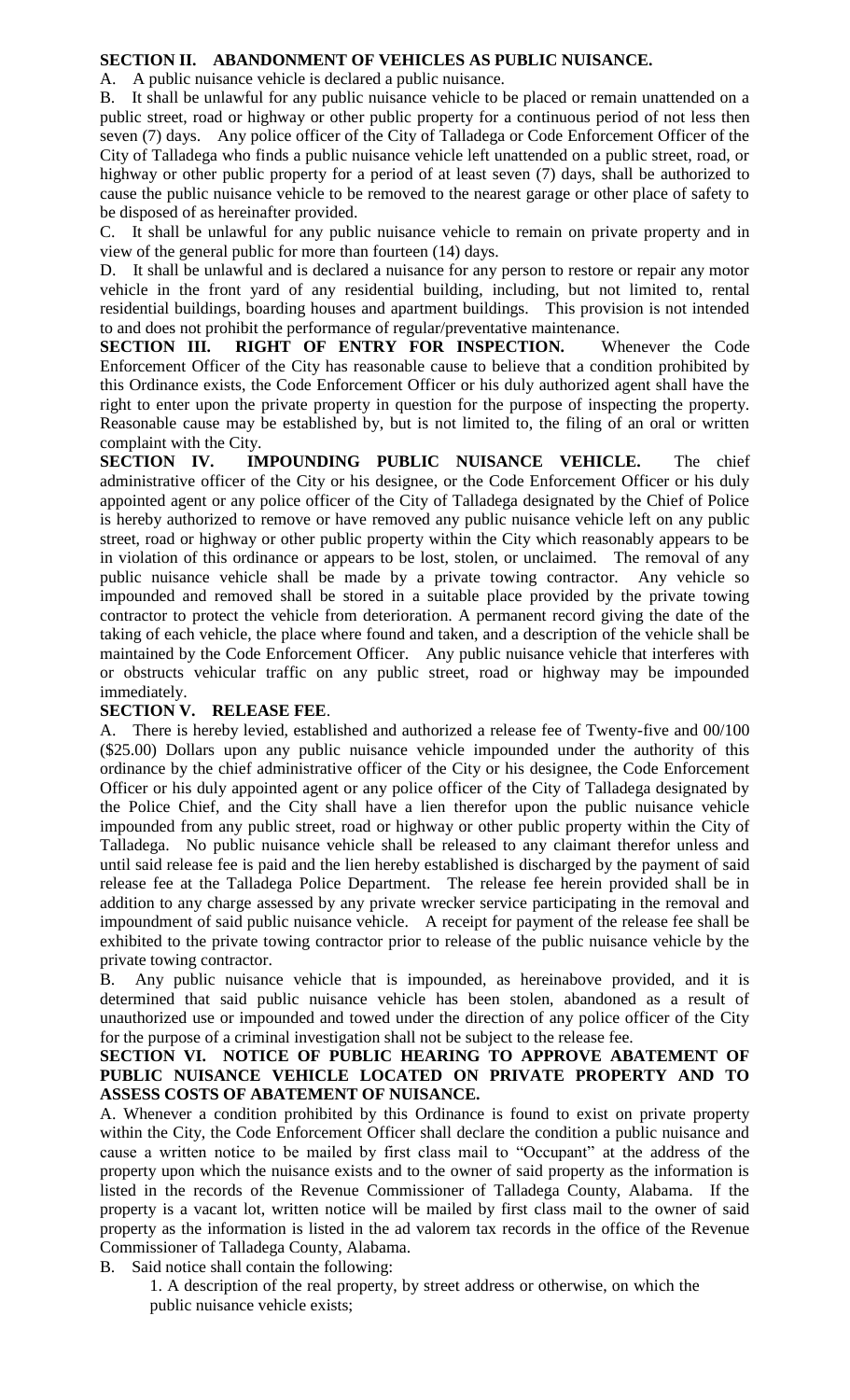2. A direction to abate the nuisance occasioned by the public nuisance vehicle within ten  $(10)$  days from the date of the notice;

3. A description of the public nuisance vehicle;

4. A statement that unless the nuisance occasioned by the public nuisance vehicle is abated, the City will abate the nuisance and the cost of abatement may be assessed against the property and may be added to the next regular taxes levied against the property;

5. The date and time of the regularly scheduled City Council meeting at which a resolution will be presented to the City Council of the City of Talladega to approve the abatement of the nuisance and authorize assessment of the cost of abatement;

6. A statement regarding the procedure for filing an objection to abatement of the nuisance and assessment of the cost of abatement against the property;

7. A statement that an administrative fee of \$150.00 also shall be assessed upon the property if the nuisance is not abated within ten (10) days of the notice to the owner and may be added to the next regular taxes levied against the property; and

8. A statement that failure to abate the nuisance with ten (10) days from the date of the notice may result in criminal prosecution.

C. In addition, a sign entitled "Notice to Abate Nuisance" shall be conspicuously posted on the property where the nuisance exists notifying the owner/occupant that a nuisance exists and that the City will take action to abate said nuisance if the nuisance is not abated within ten (10) days following the posting of the sign. The Code Enforcement Officer of the City of Talladega shall maintain a record of signs posted on private property including the date of the posting of the sign, the street address of the property where the sign is posted and the name of the person posting the sign.

### **SECTION VII. PUBLIC HEARING AND OBJECTIONS TO ABATEMENT OF NUISANCE ON PRIVATE PROPERTY.**

A. Filing of timely objection to condition declared a nuisance:

1. The owner, occupant, lessee or person in control of property whereupon a public nuisance vehicle is located may file an objection to the declaration by the City that the condition constitutes a nuisance by notifying in writing the Code Enforcement Officer or his duly appointed agent at least four (4) business days prior to the date of the regular scheduled meeting of the City Council at which the resolution ordering the abatement of the nuisance and assessing the cost of abatement has been scheduled.

2 . The owner, occupant, lessee or person in control of said property shall also file the objection to the declaration by the City that the condition constitutes a nuisance by notifying in writing the City Clerk's office at least four (4) business days prior to the date of the regular scheduled meeting of the City Council at which the resolution ordering the abatement of the nuisance and assessing the cost of abatement has been scheduled.

B. The City Council shall hear and consider all evidence, objections, and protests regarding whether or not the condition constitutes a nuisance and whether same should be ordered abated or removed. The City Council may continue the hearing from time to time. Upon the conclusion of the hearing, the City Council shall decide whether a public nuisance exists and, if so, shall order it to be removed or abated with respect to any property or part thereof described. The City Council, by passage of a resolution ordering abatement of the public nuisance, shall be deemed to have acquired jurisdiction to proceed and to perform or have performed the work of removal or abatement with respect to the property or part thereof. The decision of the City Council on the matter shall be deemed final and conclusive.

C. If a timely objection is not filed with the City Clerk or Code Enforcement Officer or his duly appointed agent or if the owner, occupant, lessee or person in control of the property fails to appear at the hearing, no additional public hearing will be held on an individual property and abatement of the nuisance will proceed and costs of the abatement assessed to the owner of the property as ordered by resolution of the City Council. In such instance, the City Council shall be deemed to have acquired jurisdiction to proceed and either to perform or have performed the work of removal or abatement with respect to the property or part thereof and the decision of the City Council shall be deemed final and conclusive.

D. Upon a final decision and resolution of the City Council declaring the public nuisance vehicle to be a public nuisance and ordering the said public nuisance abated and prior to abatement of the public nuisance, the Code Enforcement Officer shall cause a written notice to be mailed by first class mail to the owner, occupant, lessee or person in control of the property informing that person of the decision of the City Council.

### **SECTION VIII. ADMINISTRATIVE COST OF ABATEMENT.**

A. If the nuisance is not abated within ten (10) days of the date of the notice, there shall be an administrative fee of \$150.00, which shall be added to the actual cost for abatement of the nuisance and shall be included in the amount of the lien filed with the appropriate official who is